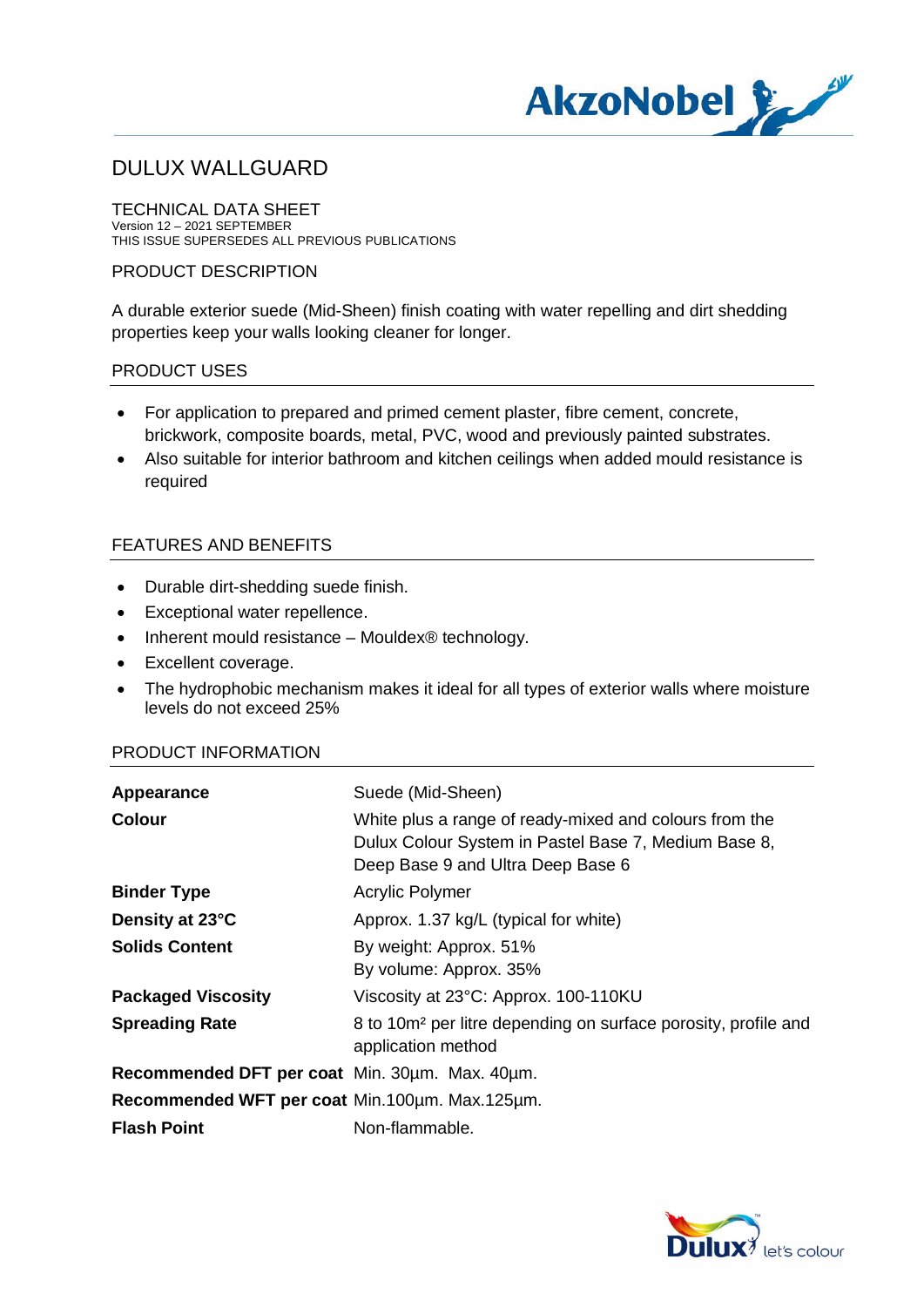

## APPLICATION INFORMATION

| Mixing                 | Stir until homogeneous with a flat paddle                                                                                                                                                                                                                                                                              |
|------------------------|------------------------------------------------------------------------------------------------------------------------------------------------------------------------------------------------------------------------------------------------------------------------------------------------------------------------|
| Application conditions | Surface Temperature between 10 - 35°C Relative Humidity<br>between 10 - 85 % OR 2°C above dew point minimum.                                                                                                                                                                                                           |
| Application methods    | Brush and roller                                                                                                                                                                                                                                                                                                       |
| Thinner                | Thinning not recommended except where Wallguard is used<br>as a primer coat for new cement plaster, dilute 10% with<br>water to aid penetration.                                                                                                                                                                       |
| Drying Time            | Touch dry 60 minutes at 23°C                                                                                                                                                                                                                                                                                           |
| <b>Recoating Time</b>  | 4 hours at 23°C (Recoating times will be extended during<br>cold, wet or humid conditions)                                                                                                                                                                                                                             |
| Cleaning of equipment  | After use, remove as much product as possible, and then<br>clean immediately with water.                                                                                                                                                                                                                               |
| <b>Substrates</b>      | Suitably prepared and primed cement plaster, fibre cement,<br>concrete, brickwork, composite boards, metal, PVC and<br>wood.                                                                                                                                                                                           |
| Precautions:           | Do not apply during inclement of extreme weather conditions<br>(wet, not below 10°C and above 35°C)<br>Do not apply directly to bare metal surfaces.<br>Not suitable for direct application to powdery or friable<br>surfaces whether previously painted or not.<br>Do not clean surface within 7 days of application. |
| <b>Coats Required</b>  | Two to three finishing coats may be required to achieve a<br>continuous closed film and solid colour (dependant on<br>substrate type, condition and choice of colour).                                                                                                                                                 |

### SURFACE PREPARATION

Plaster sand should comply with SABS 1090 requirements. Plaster mix must be applied at a minimum thickness of 10mm, curing to a hard and sound finish, free of soft and friable material. MPA strength must comply with SABS 0164-1 (10MPA=2, 6:1 and 5MPA=4:1).

Ensure that surfaces are sound, and free from dust, dirt, grease, oil, rust and debris. Remove powdery residue with a stiff brush. Surfaces must be thoroughly dry - no more than 12% moisture content.

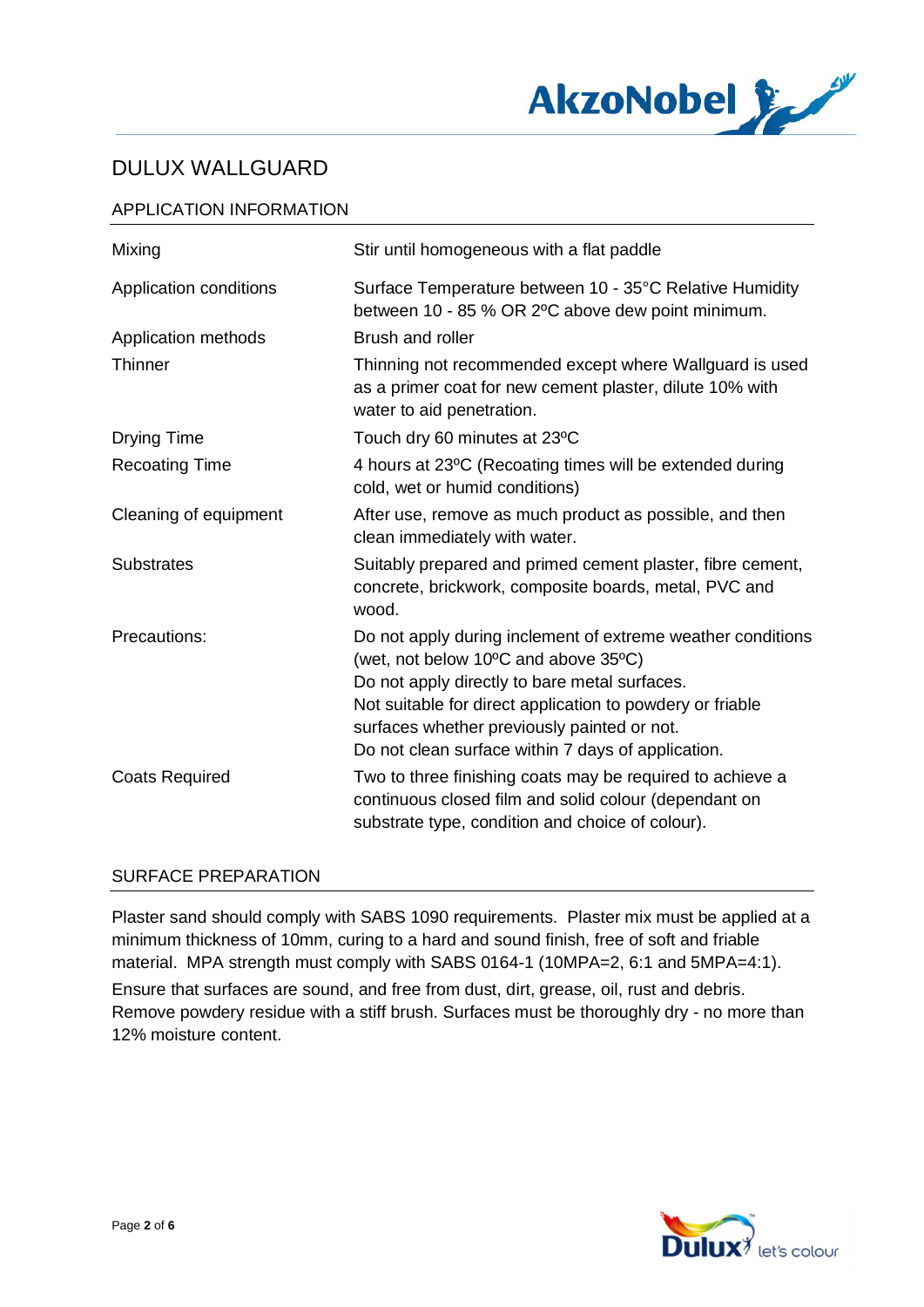

## SURFACE PREPARATION

## NEW SURFACES

## **Cement Plaster (non-friable)**

· Ensure that plaster is dry, sound and non-friable. Fresh cement plaster should be allowed one week drying for every 5mm thickness; and longer in cold or damp weather. \*For cement plaster with moisture content below 12% - prime with one coat **Dulux Plaster Primer** or **Dulux Trade Alkali Resistant Primer** or **Dulux Trade Plaster Primer - Moisture Tolerant** or one coat **Dulux Wallguard**, thinned up to 10% with water to aid absorption.

\*For cement plaster with moisture content between 13 and 25% - apply **Dulux Trade Plaster Primer - Moisture Tolerant**. This system ensures maximum resistance to bubbling and blistering from trapped moisture.

For very absorbent surfaces more than one coat of primer may be required to achieve correct binding and sealing properties. Dulux Wallguard can only be applied over the **Dulux Trade Plaster Primer - Moisture Tolerant** once the moisture level reached 12% or below.

### **Fibre Cement and Composite Boards**

- · Spot-prime metal strips and nail heads with appropriate metal primer.
- · Prime with one full coat **Dulux Plaster Primer** or **Dulux Trade Plaster Primer - Moisture Tolerant.**

### **Concrete**

- · Ensure that concrete is fully cured and sound. Re-move any un-cured cement, grease, and mould-release agents by high-pressure water blast, or wash with a strong solution of **Dulux Pre-Paint Sugar Soap**. Rinse off thoroughly with clean water and allow drying.
- · Prime with one full coat **Dulux Plaster Primer** or **Dulux Trade Plaster Primer - Moisture Tolerant**

### **Galvanised Iron & Aluminium**

- Remove all loose rust and white scale by means of wire brushing, sanding, chipping, or mechanical scouring - down to bright metal. To remove dirt, salts and zinc corrosion (white rust) clean thoroughly with **Dulux Galvanised Iron Cleaner** achieving a waterbreak free surface.
- Areas showing red rust must be removed back to bright galvanised iron
- · Prime immediately after preparation with two coats **Dulux Rustshield or** with one to two coats **Dulux Galvanised Iron Primer**, depending on the severity of the conditions. Two coats recommended for coastal conditions.

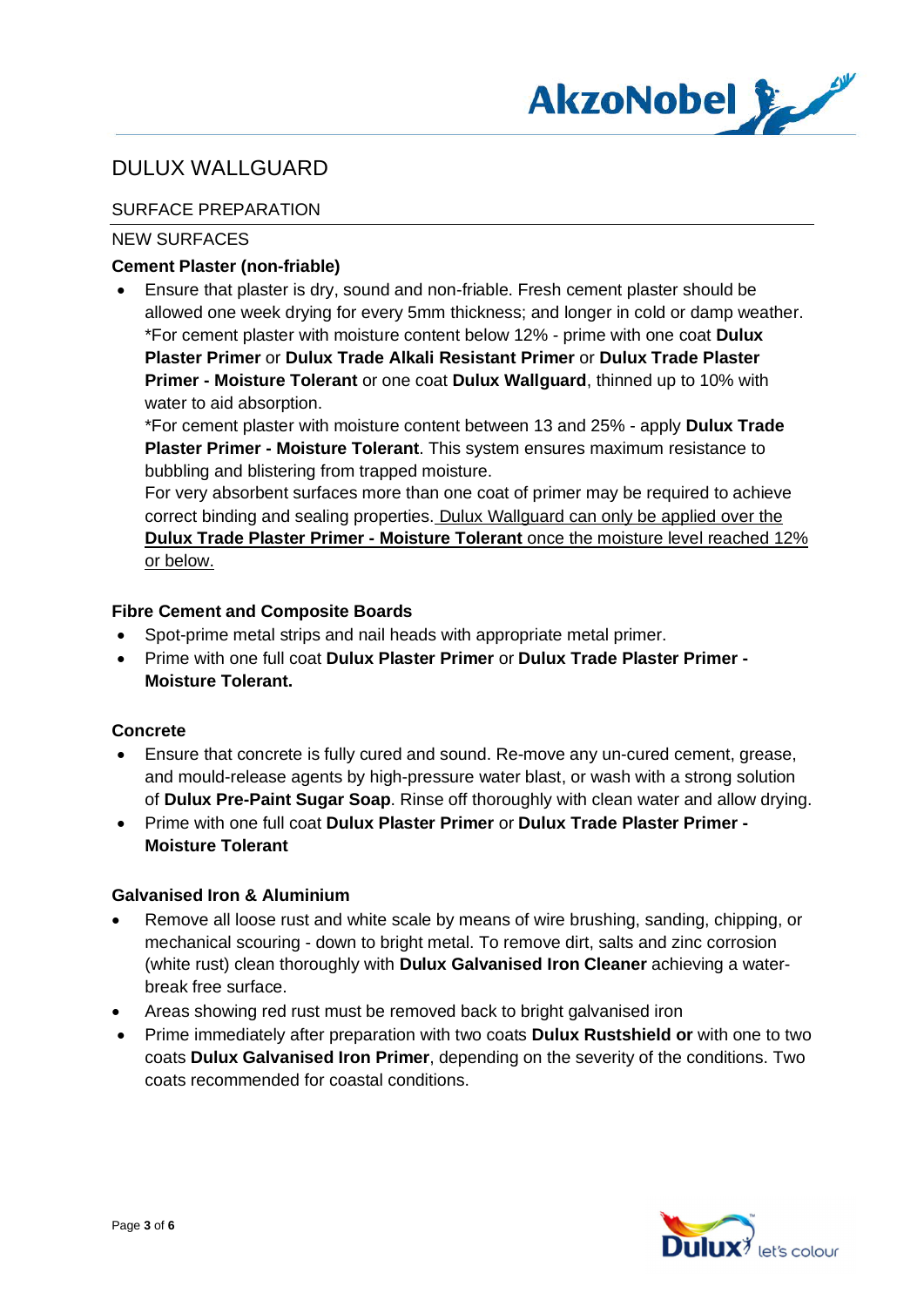

## SURFACE PREPARATION

## NEW SURFACES

## **Mild Steel and Iron**

- Inspect shop-primer thoroughly for damage by installation. Abrade new surfaces lightly and remove rust, mill scale by sanding, scraping or with steel wire brushes back to sound mild steel and iron or sandblast to SA 2½.
- Ensure that the sanded areas are dry and free of grease and dust. A solvent wash (rags dipped in lacquer thinner) may be used. Change the rags frequently. Allow drying, OR clean with **Dulux Galvanised Iron Cleaner** according to technical data sheet.
- · Prime immediately after preparation with two coats **Dulux Rustshield** or with one coat **Dulux Steel Primer.**
- · For best paint system performance follow primer with **Dulux Universal Undercoat** before applying the selected finishing coat.

## **PVC Gutters/Downpipes**

- · Clean and sand well to improve adhesion. Ensure surface is clean and dry.
- · Prime with one coat **Dulux Supergrip**.

### **Wooden Surfaces**

- Sand smooth working in the direction of the grain. Ensure substrate is clean and dry.
- · Prime with **Dulux Wood Primer.**
- · Alternatively, timber surfaces can be primed with **Dulux Supergrip** to give a complete water based system.
- · For best paint system performance follow **Dulux Wood Primer** with **Dulux Universal Undercoat** before applying the selected finishing coat.

## PREVIOUSLY PAINTED SURFACES

### **Good Condition - non powdery, no cracks, no peeling or flaking**

- · Clean surfaces with **Dulux Pre-Paint Sugar Soap**. Wash down with water. Alternatively, high pressure water cleaning.
- For surfaced previously painted with water based paints, apply directly.
- · For surfaced previously painted with enamel paints, sand to a matt finish to aid adhesion and follow with a coat of **Dulux Universal Undercoat**. Apply directly.

## **Poor Condition - damaged, friable surfaces**

- · Strip loose and flaking paint completely using high-pressure water (180-200 Bar) or other appropriate means.
- · Friable surfaces must be removed and repaired.
- · Mould instructions. To clean lichen and algae growth, scrub with either 4:1 water/chlorine, or 4:1 water/ sodium hypochlorite solutions. Ensure that the areas are completely saturated and allow the solution to react for a minimum of 4 hours. Rinse the complete wall surface thoroughly with clean water.

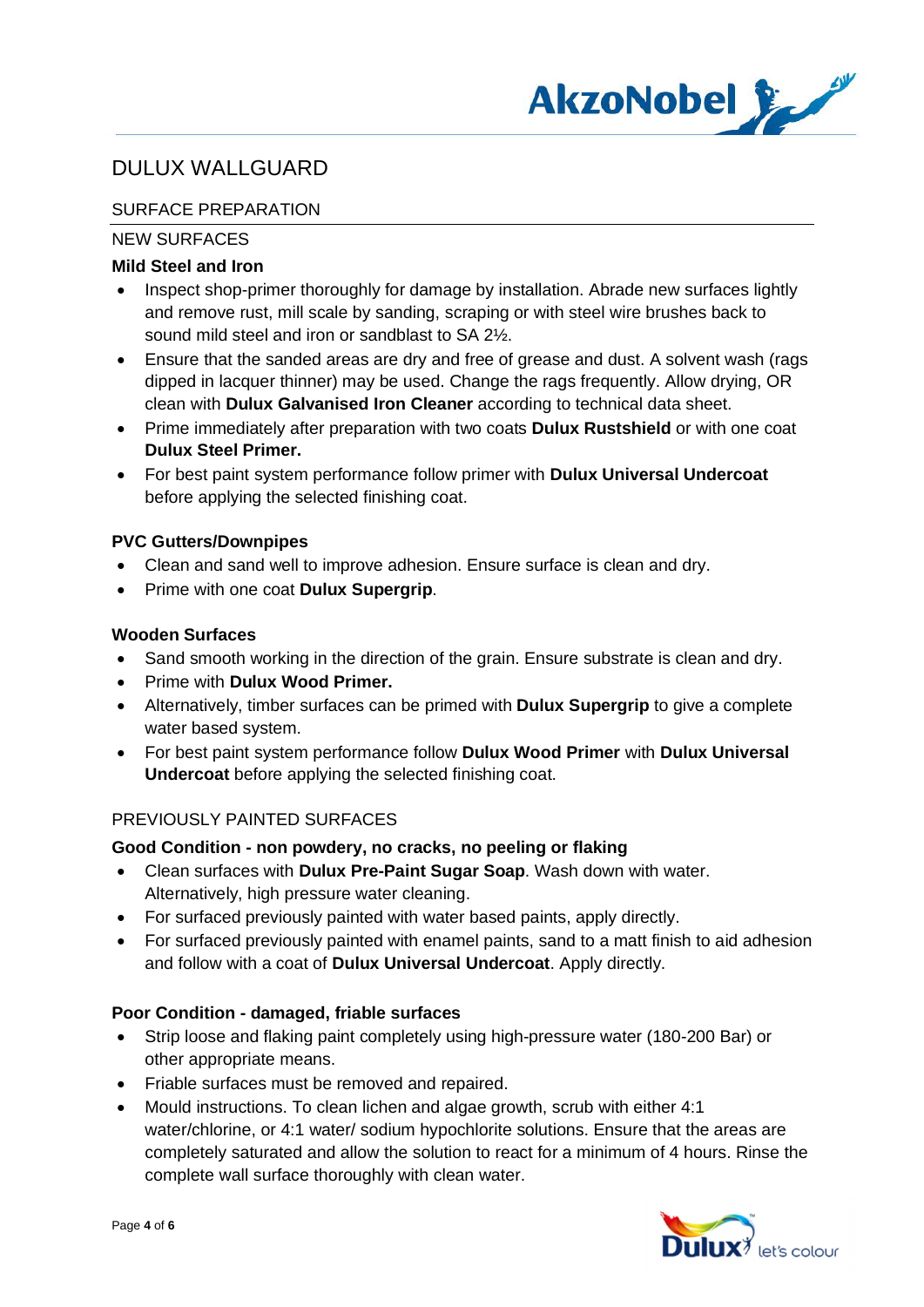

## SURFACE PREPARATION

### PREVIOUSLY PAINTED SURFACES

### **Poor Condition - damaged, friable surfaces (Continued)**

- · Chalked surfaces must be thoroughly brushed or prepared with high pressure water cleaning. Allow drying. Priming with **Dulux Bonding Liquid**, which is un-pigmented, is preferred as it has the ability to penetrate further into the surface but need to be over coated within 48 hours.
- · Prime all exposed areas with appropriate primer as recommended under new surfaces. For very absorbent surfaces more than one coat primer may be required to achieve correct binding and sealing properties.

### FILLING

Fill all imperfections with the appropriate **Dulux Pre-Paint filler** and spot prime filled areas with **Dulux Plaster Primer** or **Dulux Trade Alkali Resistant Primer** once the crack filler has dried properly. Failure to do this will result in uneven sheen levels between the repaired and normal areas.

## HEALTH AND SAFFTY INFORMATION

This product contains no added lead. Avoid contact with skin or eyes. Keep out of reach of children. If accidently swallowed, seek medical advice immediately and show this container to the doctor. Dry sanding, flame cutting and/or welding of the dry paint film will give rise to dust and/or hazardous fumes. Wet sanding should be used wherever possible.

If exposure cannot be avoided by the provision of local exhaust ventilation, suitable respiratory protective equipment should be used. Do not empty into drains or watercourses.

Ensure good ventilation during application and drying. It is recommended to use suitable protective clothing and equipment. To avoid the risk of spillage, always store and transport containers in a secure upright position. Refer to Material Safety Data Sheet for complete information.

| Packaging                 | Standard Colours: 5Lt and 20Lt<br>Tint Bases - Pastel Base 7, Medium Base 8, Deep Base 9:<br>5Lt and 20Lt. Ultra Deep Base 6: 20lt Only                                                                                                                  |
|---------------------------|----------------------------------------------------------------------------------------------------------------------------------------------------------------------------------------------------------------------------------------------------------|
| <b>Storage Conditions</b> | Store under cool dry conditions away from direct sunlight,<br>heat and extreme cold.                                                                                                                                                                     |
| <b>Disclaimers</b>        | Colour references are as accurate as modern printing will<br>allow. Among others, the following factors may affect final<br>colour appearance: product sheen and texture, colour and<br>light reflections, application, surface texture and preparation. |

### ADDITIONAL INFORMATION